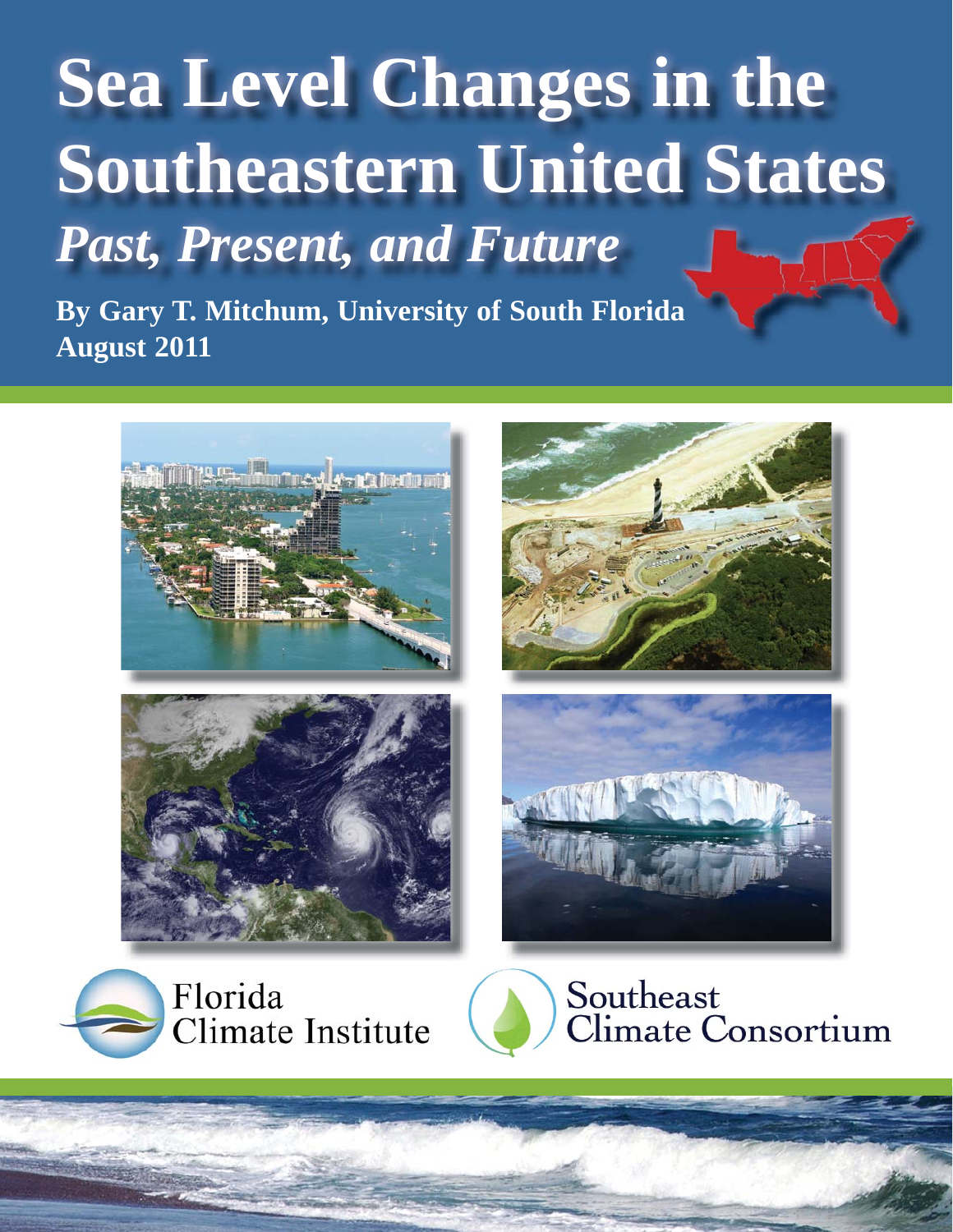## **Contents**

| What Is Sea Level, What Causes It to Change, and What Can We Measure?1 |  |
|------------------------------------------------------------------------|--|
|                                                                        |  |
|                                                                        |  |
|                                                                        |  |
|                                                                        |  |
|                                                                        |  |
|                                                                        |  |

## **Preface**

In the southeastern United States and particularly in Florida, folks concerned about climate change are usually focused on sea level rise rather than on warming. In Florida most long-term stations measuring sea level are currently registering a rise of about 2 millimeters per year or about 8 inches in 100 years. Most scientists expect this rate to increase. But how much and when?

This study estimates a rise of 32 inches by 2100 as the best guess for sea level rise in south Florida and a smaller probability of a rise of 40 inches. Most other studies tend to estimate a larger rise in sea level.

The Florida Climate Institute [\(FloridaClimateInstitute.org;](http://floridaclimateinstitute.org) jointly managed by the University of Florida and Florida State University) commissioned Professor Gary T. Mitchum of the University of South Florida to prepare this report. Dr. Mitchum is a world-class expert in sea level. The funds to support his efforts were obtained from the Southeast Climate Consortium [\(SEClimate.org\)](http://seclimate.org).

This report should be used as a basic explanation of the existence and physics of sea level variations. Most readers will be fairly well informed about the physics of sea level rise if they read this report.

> *Dr. James J. O'Brien* Professor Emeritus of Meteorology & Oceanography Center for Ocean-Atmospheric Prediction Studies Florida State University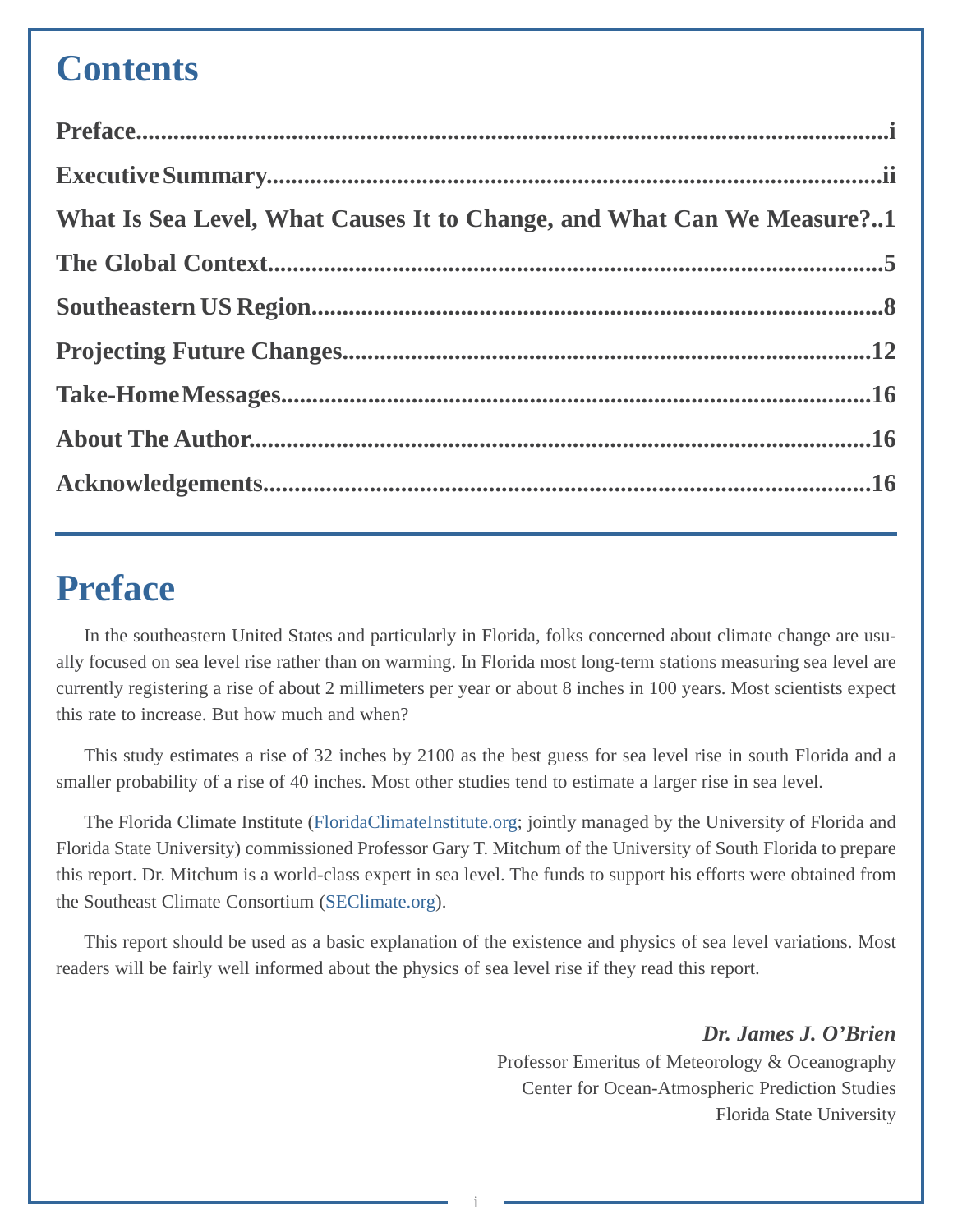## <span id="page-2-0"></span>**Executive Summary**

This paper is about past, present, and future sea level changes in the southeastern United States. It is aimed at non-scientists and scientists who are not specialists in sea level change. Although this report is about our specific part of the world, sea level change in any region is best viewed in the context of global sea level changes. This should be seen as encouraging, though, since measuring and predicting global sea level change is a much easier problem than predicting the changes at any particular location along a coastline.

Global sea level measures the volume of the oceans. This volume can change only if we add or remove water, or if we change the mean density of the water in the oceans. The most likely way to change the density is to warm or cool the oceans. For example, warmer water is less dense and therefore takes up more space, thus raising the sea level. So determining global sea level change is a relatively easy problem since we only have to determine how much water is added or subtracted from the oceans, or how much the oceans on average are warmed or cooled.

Regional and local relative sea level changes, on the other hand, are strongly influenced by land motion. Many people do not realize that the land we are standing upon is also slowly moving up and down. If the land is sinking, then the sea level appears to be rising, and vice versa. Also, even if the oceans are globally warming, that does not mean that the associated sea level increase will be felt everywhere uniformly. If our region is warming at an anomalously high rate, then we will see a higher rate of sea level change. Similarly, if the water added from ice melt does not immediately spread out over the entire ocean, then we may see higher or lower rates of sea level change. At present we do not know if our region is set to be a winner or a loser in this game.

Fortunately, though, the present sea level changes in the southeastern US region can be accounted for

largely by the global changes once we take into account the local and regional land motions. The latter are small at most stations in our region, but nonetheless need to be accounted for. In some areas along our coastlines the land motions are in fact dominant.

I will suggest that the best projection of the future is about 80 centimeters of global sea level increase by 2100, an increase we need to plan for in our region. This is somewhat larger than the most recent global assessment from the Intergovernmental Panel on Climate Change, but I will argue that it is likely our present best guess. Unfortunately, the uncertainties in these analyses lead me to conclude that the probability of a larger increase is more likely than the chance that it will be substantially smaller.

It may seem a bit tangential, but I will also suggest that episodic changes due to changes in storm tracks, frequencies, and intensities should not be ignored. Climate change will almost certainly be felt most strongly as changes in what we call weather. Such changes are potentially the most important thing that we need to predict in the coming decades.

Finally, I will say that we can likely reduce the uncertainty in sea level rise rates over the next 10 years, but only if we maintain the superb observational system that we have in place now. We are now able to determine sea level change from the global scale, to the regional scale, and down to the local scale. If we simply continue to make the observations that we are making now for another decade, then we will most likely be able to intelligently inform the public about the real risks that might be associated with climate change.

*Dr. Gary T. Mitchum*

Professor of Physical Oceanography College of Marine Science University of South Florida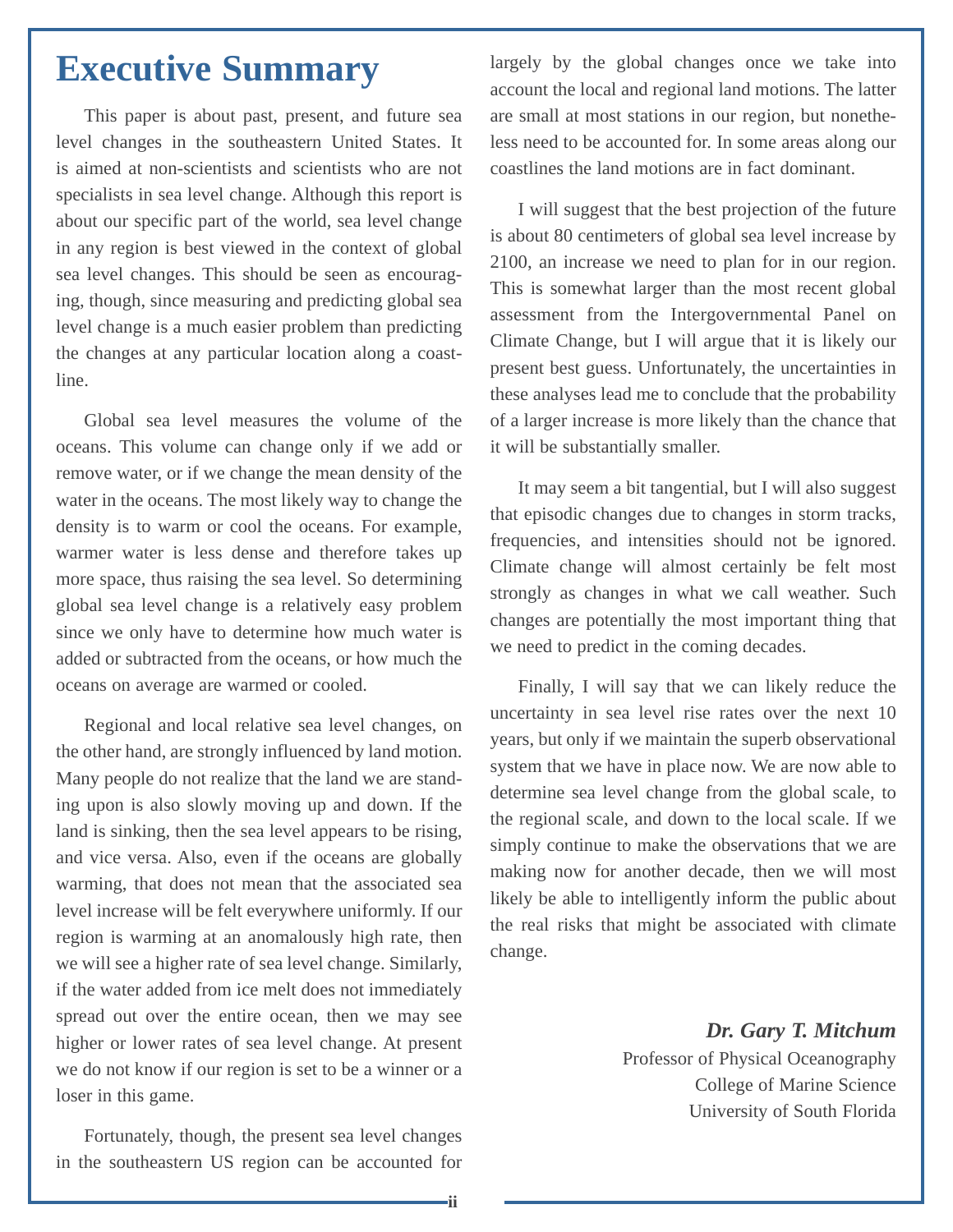# <span id="page-3-0"></span>**What Is Sea Level, What Causes It to Change, and What Can We Measure?**

Sea level, often called sea surface height, is simply the height of the ocean surface above or below some reference, or zero, point. Sea level measurements have been made using tide gauges since the 19th century, and over the past two decades we have also begun to measure sea level from space using satellite altimeters. For a tide gauge the zero point is some point on the land near the gauge, and this measurement is generally called relative sea level because it measures the height of the ocean relative to the height of the adjacent land. This is important. If the land is rising or sinking, then the apparent rate of sea level change will be smaller or larger than the ocean rate of rise. For a satellite altimeter, the zero point is essentially the center of the Earth. This might seem to be more useful, but if you think about it, if you are concerned with the risk of inundation, it really doesn't matter if the ocean is rising or the land is falling; it is the relative sea level that is of local interest. We will return to this point shortly.

Anyone living near the coast knows that the most obvious changes in the sea level are due to the daily tides caused by the gravitational attraction of the sun and moon, but in fact there are smaller changes that can persist for a long time. These slower changes are what interest us. These changes are teased out of the sea level data by averaging the data over a day, a month, or a year. This allows the tides to cancel out, leaving behind the climate signals that mark changes over the course of the year, from year to year, and perhaps over many decades. This is often referred to as the mean sea level. In addition to this averaging in time, we can also average mean sea levels over a region such as the southeastern United States or the Gulf of Mexico, or over the entire globe, which results in the quantity we refer to as global mean sea level.

sider what can cause such slow sea level changes. We will start at the global scale and work our way down to the regional scale and then to the local scale, meaning what one might see in a particular harbor or on a given segment of the coastline. We will also introduce some of the other observations that we use to understand these causes of sea level change. You might find the schematic shown in Figure 1 useful for this portion of the discussion.

Global mean sea level is what we obtain when we average the sea levels at some point in time over all the oceans in the world. For example, imagine that we have tide gauges measuring sea level everywhere in the oceans. If we were to average all the tide gauge data from January 1990, then we would have an estimate of the global mean sea level for that month. We would then repeat that calculation for all the different months. A bit of thought should convince you that if we can consider the shape of the ocean basins to be unchanging, then what we end up with is a measure of the total volume of the ocean. Think about a bathtub. If you measure the rate of change in the height of the water in the tub, then you are really measuring the rate of change of the volume of water. This is very useful because there are only two ways that you can change the volume of the ocean!

As with the bathtub, the most obvious way is to add or remove water from the ocean. One way this is done is through changing rainfall patterns. From year to year or even from decade to decade, we can see changes in the ocean volume due to changes in rainfall patterns, but over the long-term, meaning decades to a century, this effect should be small. By far the largest source of water that could be added to the ocean is the water stored as ice on Greenland and in Antarctica, and to a smaller degree in mountain glaciers elsewhere in the world. Thus, a major concern is that if the climate warms, then ice melt might cause substantial sea level rise. If all the ice were to melt, which we do not believe is possible in the next 100 years, then sea level would rise by something like 60 meters. Although this

Now that we have defined some terms, let's con-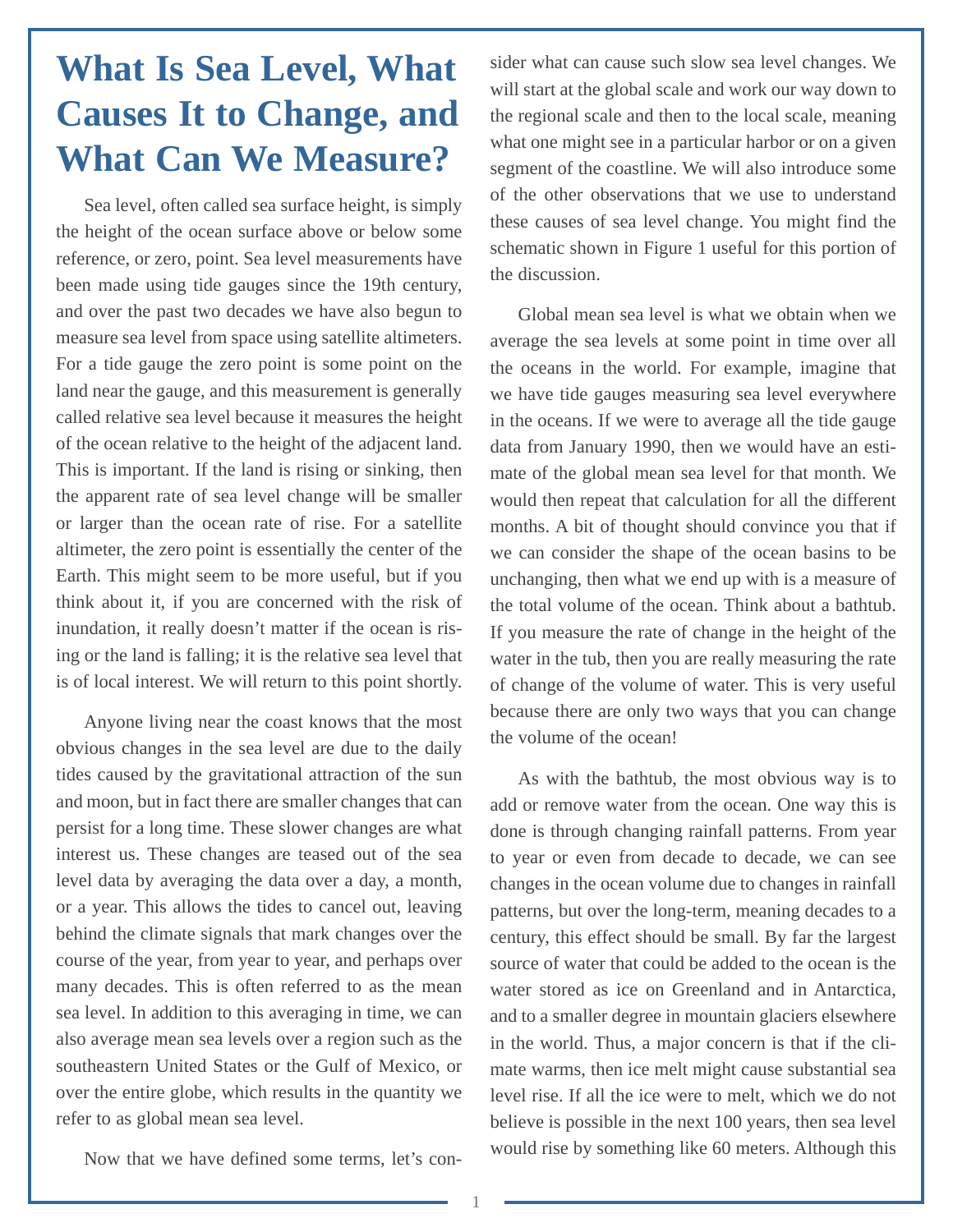

**Figure 1. This is a schematic of the observational tools that we presently have for studying sea level change. It is essential that these observations continue if we are to understand why sea level is changing and how it might change in the future.**

is not considered possible, it does give an idea of how much that reservoir of water might increase the ocean volume, and hence the sea level that we observe at our coastlines.

As an aside, we will be using metric units here, specifically millimeters, centimeters, meters, and degrees Celsius. If you are more comfortable with English units, you should note that there are 10 millimeters in a centimeter and 100 centimeters in a meter. An inch is about 2.5 centimeters or 25 millimeters, a meter is about a yard, and a foot is about 30 centimeters. A 1-degree change in Celsius corresponds to just less than a 2-degree change in Fahrenheit.

Returning to the ice sheets, how do we measure these changes? Until recently, most of the information we had concerning the ice sheets came from intermittent surveys carried out by teams on the ice. It is very difficult to make measurements in this fashion that are comprehensive enough to make accurate estimates of the volume of ice that is added or lost, and therefore to make accurate estimates of the water lost by or added to the ocean. More recently, however, the situation

has improved dramatically thanks to satellite observations. First, we can now use altimeters on satellites to map out the topography of the ice sheet and therefore to directly estimate volume changes. Second, we now have the ability to measure the Earth's gravity field from space. These measurements actually allow us to "weigh" the continental glaciers from space and to determine how the amount of water contained in the ice sheets is changing. This is important because the ice changes are due to water being removed from or added to the oceans, which is the quantity we are interested in. These gravity measurements have fundamentally changed our ability to monitor the ice sheets, but unfortunately this has been possible only over the past nine years.

I said earlier that there are two ways to change global mean sea level, one of which is adding or removing water from the ocean, as just described. But if the amount of water in the ocean were to remain constant, would it still be possible to change the sea level? The answer is yes, but it requires changing the density of the water in the oceans. The density of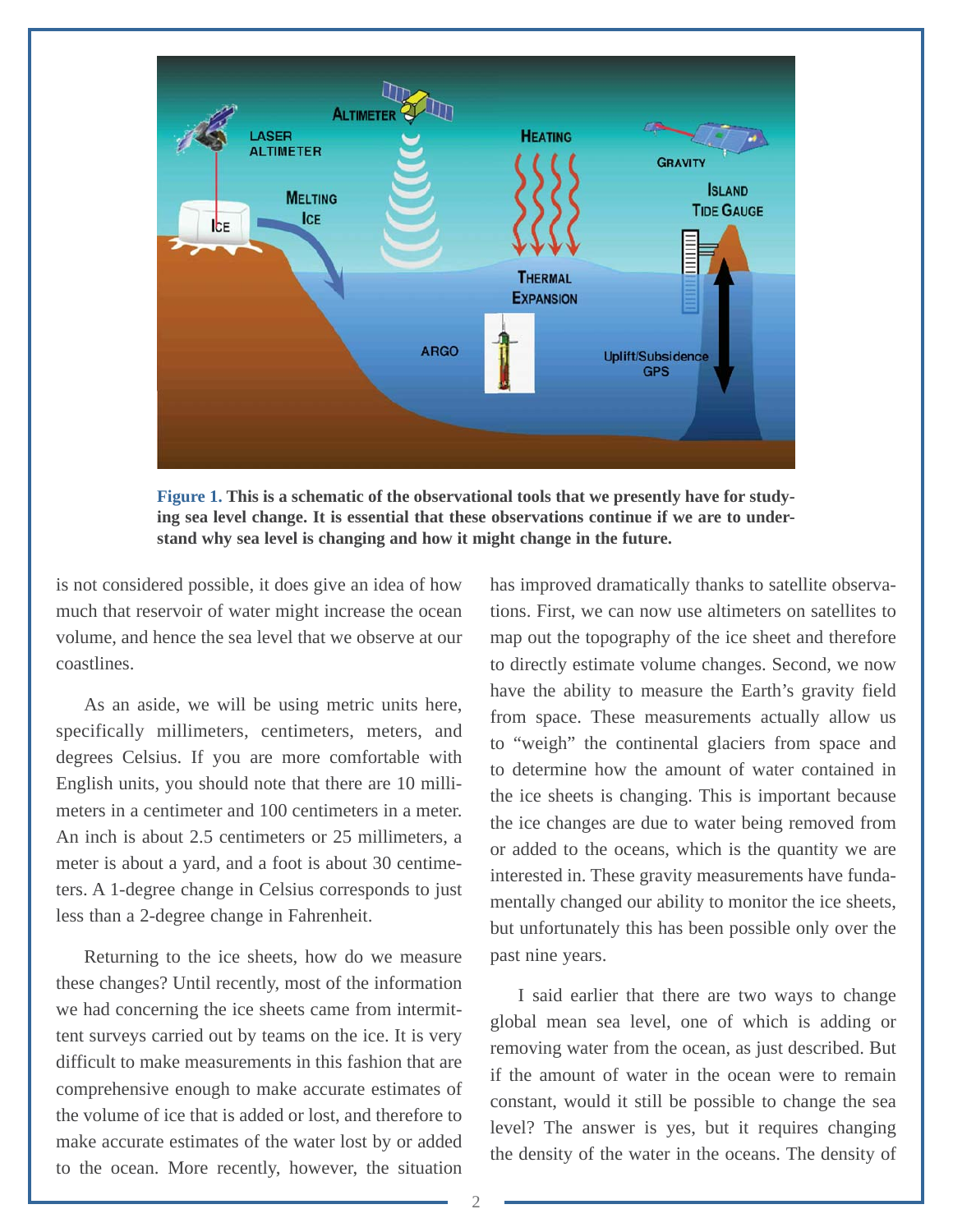seawater depends primarily on its temperature, but density also changes with the ocean's salinity, a measure of the amount of salt dissolved in the water. We will focus here on the much larger temperature effect. Warmer water is less dense than cooler water, so if the amount of mass stays the same then the volume must be larger. Remember that density is mass divided by volume. How large is this effect? If the upper 1000 meters of some portion of the ocean were to warm by 1 degree Celsius, then the sea level would increase by about 50 centimeters. This is not as easy to visualize as adding or removing water, but it is definitely important to consider when estimating what sea level might be if the climate warms.

To evaluate what effect ocean warming will have on global mean sea level we need to measure the temperature of the ocean globally. And we must measure not only at the surface, but also throughout the entire depth of the ocean, or at least the upper 1000 meters or so where we expect the largest temperature changes might occur. Historically our information about the temperature changes in the global oceans has come from ships and a rather small number of moored instruments. The dataset is extensive, but suffers from gaps in space and time that make estimating the global average challenging. As with the ice measurements, however, our capability to measure changes has improved dramatically over the past decade thanks to the development and deployment of autonomous floats. These instruments have the ability to profile the upper 1000 meters of the ocean every few days and to transmit the data to shore via satellite links that operate while the float is at the surface. Thousands of these floats are now operating, allowing us to compute the changing temperature and density of the global ocean. Again, though, this is a recent development.

So at the global scale we have a reasonably simple situation. Measure the changes in the ice sheets and the temperature of the oceans, which is now possible, and you can estimate the global sea level change. Of course, tide gauges and satellite altimeters measure the

global sea level change directly, but these other measurements are very important for two reasons. First, these data serve as an independent check on the direct sea level measurements, and second, we can obtain information on why the sea level is changing; i.e., we can ask how much is due to ice melting and how much is due to ocean warming. This information will eventually lead to better projections of future changes.

Turning to the regional scale we find that the situation is not quite as simple. This is because more things can change the sea level in a region such as the coastline of the southeastern United States. Think about the bathtub again. If the addition of water from melting ice were to immediately spread uniformly around the globe, and if the warming of the oceans were to be the same everywhere, then the surface of our tub would remain flat and rise uniformly. This, however, may not be what happens. As the ice melts, distributing all of the additional water around the globe could take time, perhaps many decades. Don't get the idea, though, that a huge volume of water is just sitting next to the melt sites. The sea level changes are subtle, and the point we are trying to make is simply that it will not be the same everywhere. Some regions will see larger changes, some smaller. Warming may not be the same everywhere either. Ocean currents and winds move massive amounts of heat around the globe, particularly from the tropics to the poles, so the response to warming in any region depends on how these flows change with time.

In addition to these complications that arise from the spatial distribution of the volume changes associated with water additions and temperature changes, at the regional scale we also have to think about changes in sea level that are not associated with any net volume change. Imagine that your bathtub has a small child in it. The water is constantly sloshing back and forth and up and down, and the actual oceans do the same. These changes are what oceanographers refer to as "dynamic" changes. What does this have to do with climate change? Part of the sloshing is due to ocean

3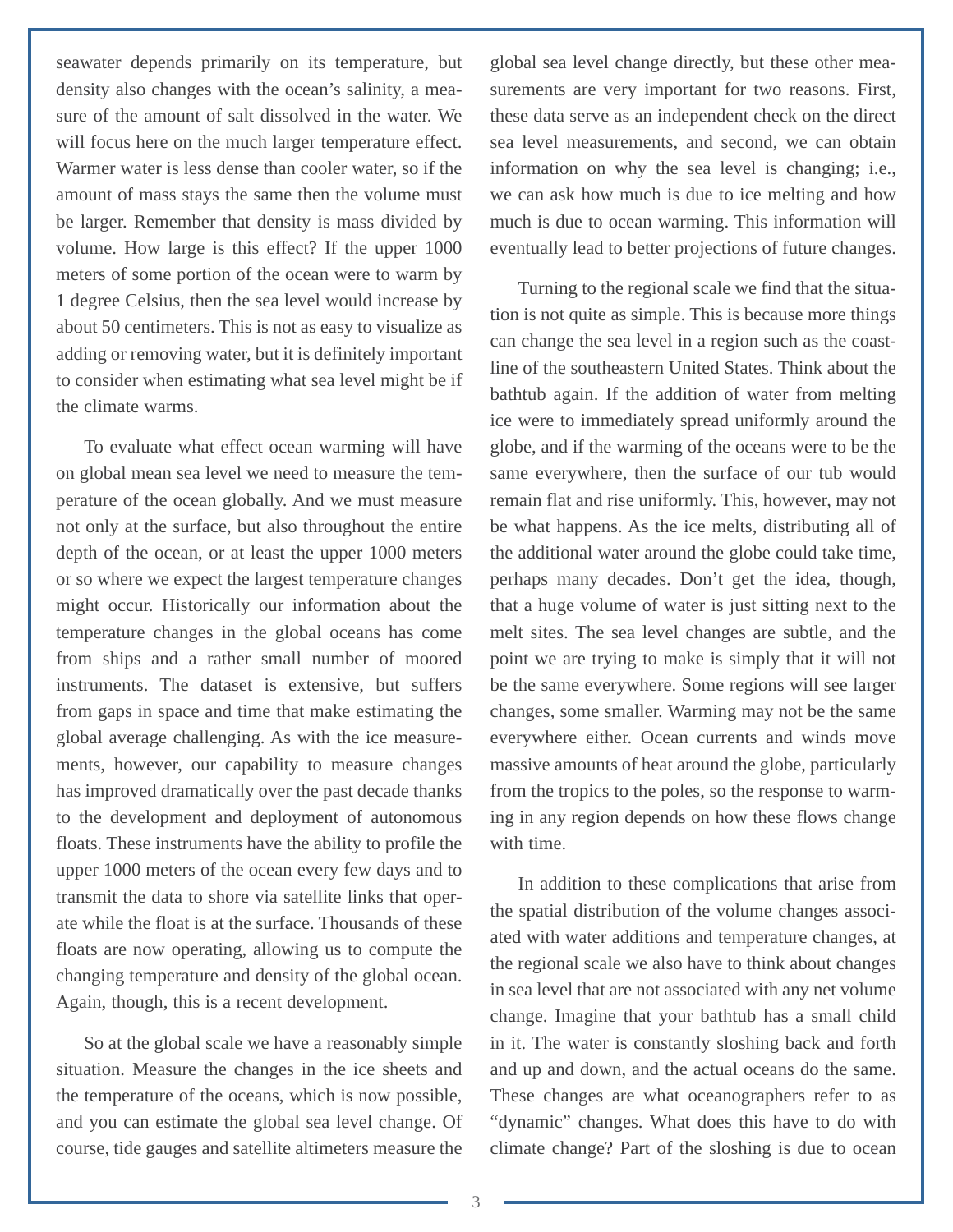currents, which in turn depend on the winds. If the climate changes and the winds change, then we expect that the ocean currents will also change, which in turn changes the sea level. All of this sloshing back and forth has no net effect on the global mean sea level, which is why estimating global mean sea level change is an easier problem, but it definitely complicates the problem of projecting sea level changes in any region of the world.

Land motion is another factor that must be taken into account. As I mentioned earlier, the sea level we care about and the sea level measured by our tide gauges is relative sea level, meaning the ocean's sea level change plus the effect of the land rising or falling. These land motions occur on a large range of spatial scales. At the largest scales we have something called *postglacial rebound*. During the last ice age, when there were massive ice sheets on the northern portions of North America and Europe, the weight of the ice depressed the land. It is easy to think of the Earth as solid, but in fact it is elastic. It moves very slowly, but it does move. So when the land under the ice was depressed, the crust in other parts of the world rose. When the ice melted, the situation reversed. The land that was previously ice covered is now rising relatively rapidly and the land in other parts of the world is falling on average at a slower rate. The relative sea level that we observe at tide gauges is actually falling at many high latitude locations despite an increase in the overall ocean volume.

In addition to these ice-related land motions, there are also regional land motions associated with plate tectonics. The classic picture of plate motion emphasizes the horizontal movements, but there are also smaller vertical motions as well. All of these events must be considered to assess the contribution of land motion to relative sea level change in any particular region of the world.

Can we measure these land motions? Actually, we can do that very well now thanks to the development of the Global Positioning System (GPS). Although

most people use GPS to find horizontal locations, the system also returns vertical positions. To take advantage of this we place a high-quality GPS receiver near the coast and operate it continuously for several years. What we gain is the ability to detect land motions as small as 1 centimeter per decade or smaller. At present, these measurements are not made everywhere, but the system is rapidly expanding, the technology is well developed, and only a few years of measurements are needed to obtain land motion rates that are useful for sea level change studies.

What about the local scale, meaning individual harbors or small stretches of coastline? At this scale land motion is likely the most important consideration. In addition to glacial rebound and tectonics there can be substantial local changes in the land motion rate. One of the most significant is due to the removal of ground water or oil. Removing these fluids from the subsurface causes the land to sink, sometimes at a fairly rapid rate. Also, in some areas, particularly river deltas, the sediments can compact over time, which also causes the land to fall. In both cases the relative sea level rise will be higher than expected from the global and regional effects alone. It is, in fact, not difficult to find local rates of land motion that exceed 10 centimeters per decade!

To conclude this introduction I would like to point out an additional concern that is easily overlooked: the effect of storms, particularly winter storms. The sea level rise that we've been talking about thus far is a slow, creeping process, in contrast to the sometimes spectacular flooding along our coasts that can occur because of what your local weather person calls storm surge. Most people are well aware of the flooding dangers associated with hurricane storm surges and I will not discuss these. Hurricanes are infrequent, but winter storms are not and these storms can often cause surges in sea level of 50 centimeters or more. Although these storms pass in a day or so, the flooding risk is still there. And what if such storms become more frequent or more intense? Why might that happen? As I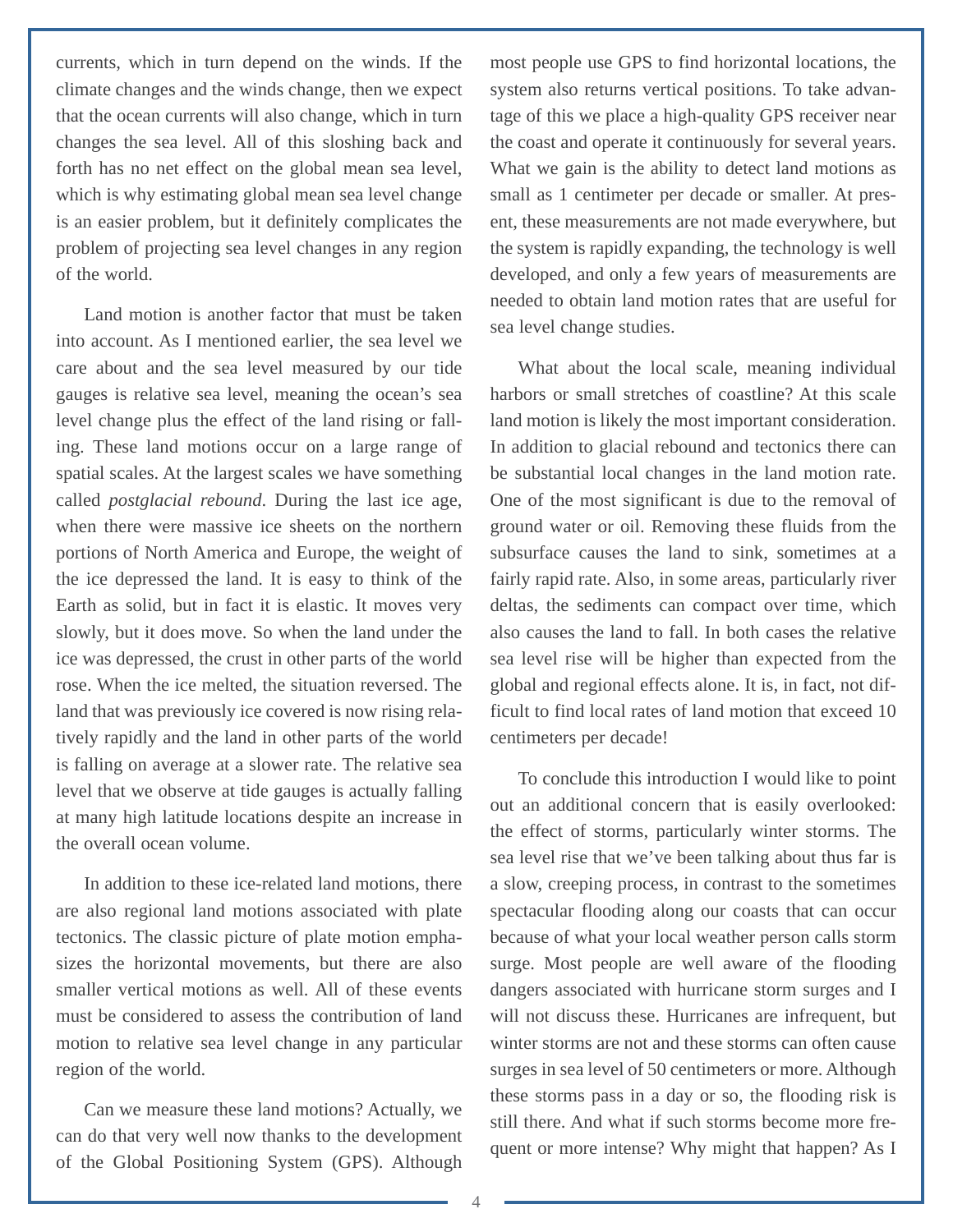<span id="page-7-0"></span>mentioned earlier, one of the possible consequences of climate change is changes in the wind patterns. These changes affect what are called the storm tracks, with the result that some regions may see more winter storms and some may see fewer. Assessing the risk of regional sea level rise should take this into account. Also, although it is not a sea level change issue, the inland effects and the economic consequences of these storms can be profound and may be the most significant impacts of climate change felt by most people.

## **The Global Context**

We will continue our discussion with a review of what is known about global mean sea level change and how the rate of change has varied in time. Although the focus of this report is on the southeastern US region, the global picture provides a context for the regional analysis and therefore seems the right place to start. Also, as explained earlier, the global rate is somewhat easier to analyze and I prefer to begin where our knowledge is the most reliable.

Our best source of information for the global rate of sea level change over the longest time period is from the global tide gauge network. In fact it is arguably the only quantitative information that we have about global sea level change over the past 50–100 years. Figure 2 shows an example of what is known as a global sea level reconstruction. This curve is created by taking the entire available tide gauge dataset and forming a global average at each point in time. Various corrections are applied that vary from one researcher to another, but all of them result in a curve that differs from this only in the details. On this figure I also show the global mean sea level curve from satellite altimetry. Over the time period when we have both types of data, both give very consistent estimates of the rate of sea level change.

In looking at this curve it is critical to note that the number of available tide gauges drops dramatically as we go back in time. Furthermore, as we go back the gauges cover less and less of the Earth's surface. Prior to about 1950 most of the tide gauge records that we have are located in northern Europe and along the coasts of North America. Very few gauges are located



**Figure 2. The blue dots are from averaging the observations that we have from the global tide gauge network. The red ones are from the more recently available satellite measurements. The sea level rise rate over most of the 20th century is about 2 mm/yr, but this has increased to more than 3 mm/yr over the past 2-3 decades.**

Global mean sea level based on tide gauges (blue)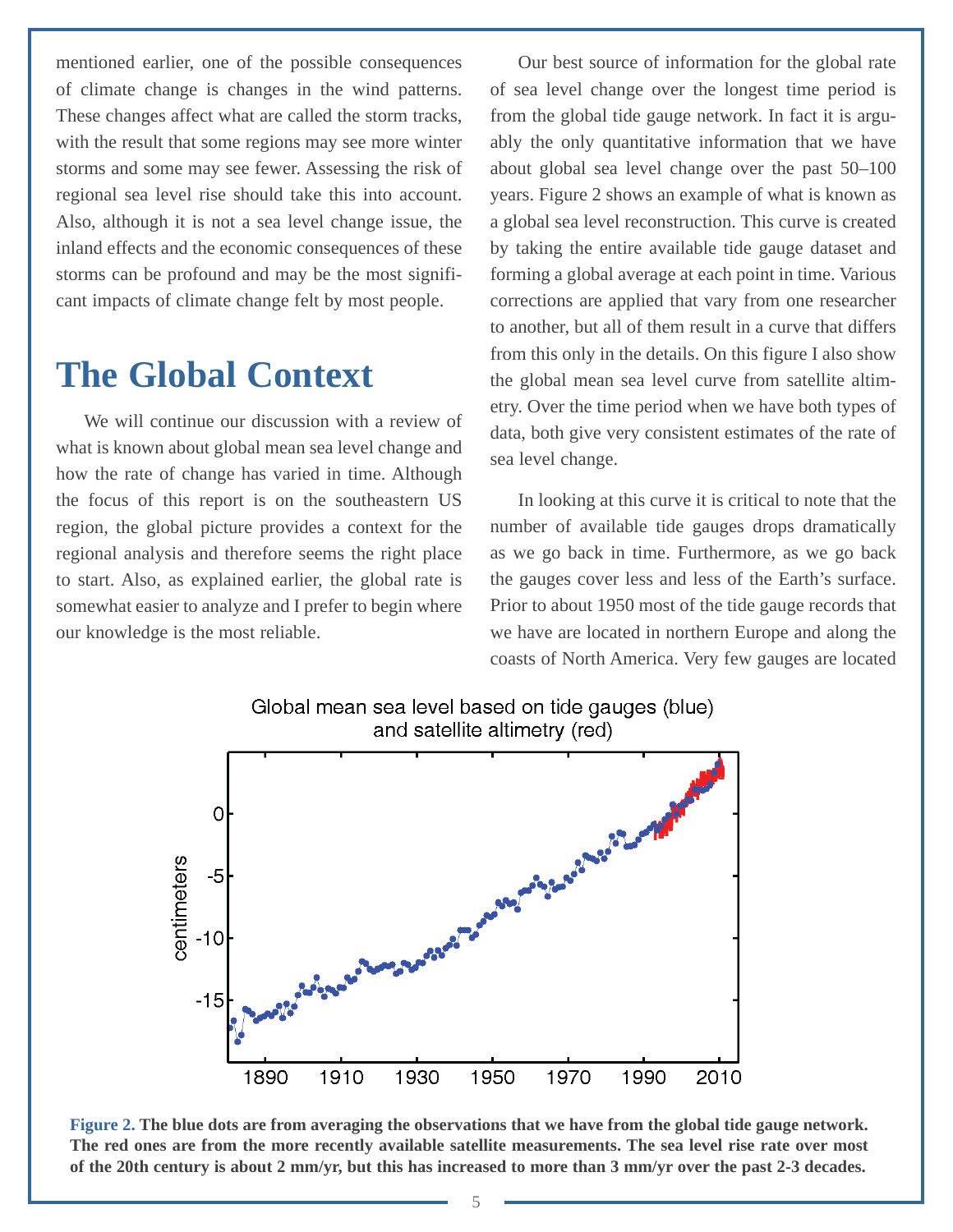in the Southern Hemisphere in the earlier time period. Why is this important? Again, think about the bathtub and the fact that the real oceans are constantly sloshing back and forth for reasons unrelated to true volume change. As a consequence, in order to obtain a reliable global average we need to have sufficient coverage to allow the sloshing signals to cancel out, leaving behind the true signature of ocean volume change. Given the distribution of gauges over time we are fairly confident that there were sufficient gauges to do this after 1950, but the uncertainties prior to that time are definitely larger.

So what do we see in the global sea level reconstruction from the tide gauges? During the second half of the 20th century, when we have the most confidence in the tide gauge network, the global mean sea level is rising at 1.5 to 2 centimeters per decade. Many researchers using a variety of methods have reproduced this rate and I consider this result firm. Over the late 19th century to the early part of the 20th century the global sea level is increasing but at a slower rate of about 1 centimeter per decade. Some researchers consider this evidence for an early acceleration of the sea level rise rate whereas others doubt that the tide gauge network can support this result because of the spatial distribution issues outlined previously.

If one looks carefully at the global sea level reconstruction curve it is easy to pick out time periods when the rate of change is somewhat higher and somewhat lower than the average rate of 1.5 to 2 centimeters per decade. Given the limitations of the data it is difficult to assess the veracity of these changes, but I will discuss this shortly after presenting the results from the satellite altimetry data.

Figure 3 shows the global mean sea level curve obtained from the satellite altimeter measurements over the much shorter time period from 1992 to the present. These curves show a fairly steady rate of sea level increase at something over 3 centimeters per



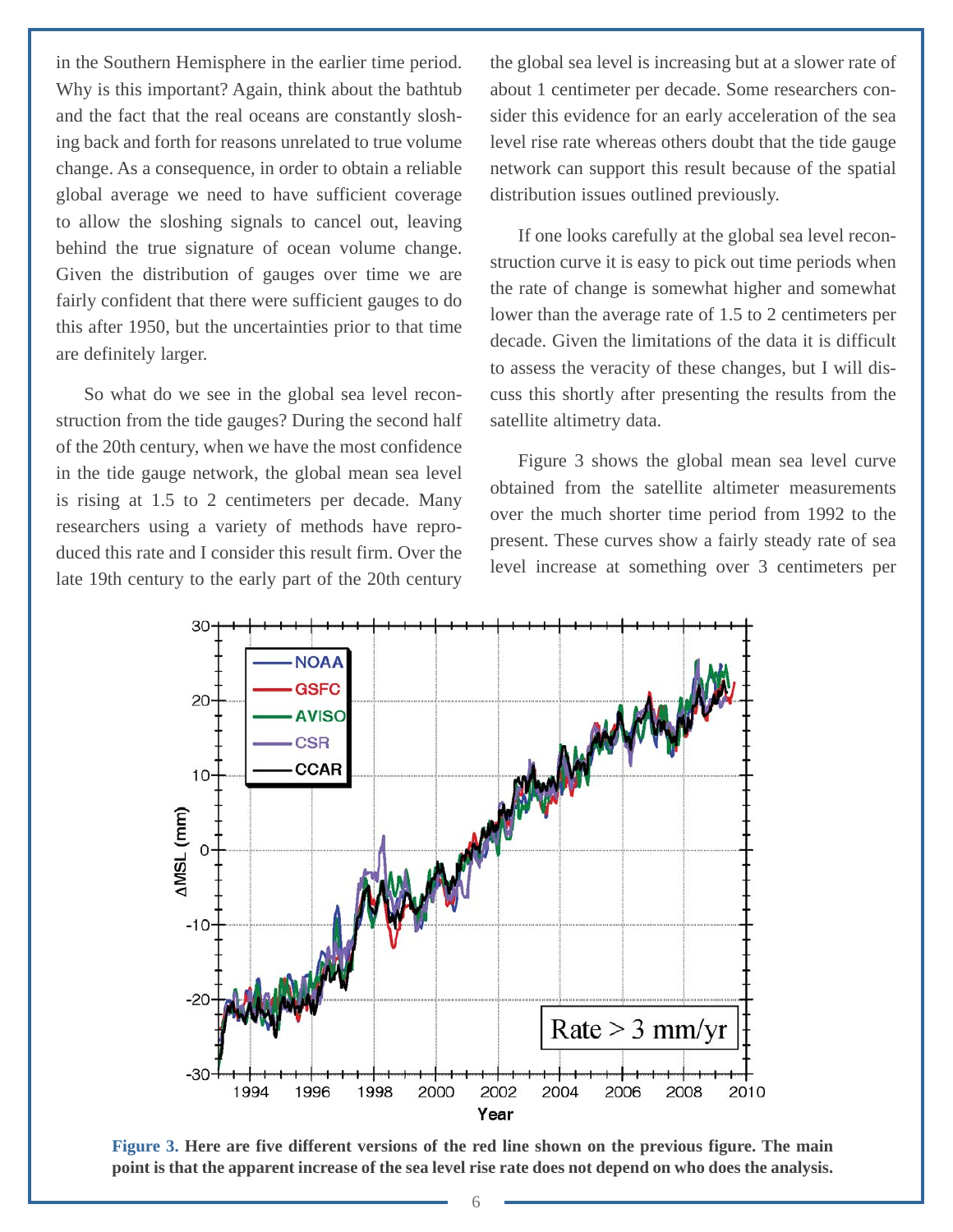decade, nearly twice the rate observed in the second half of the 20th century. How much confidence do we have that this increase is real? Actually, the evidence is quite strong for several reasons. First, recall that satellite altimetry observes very nearly the entire global ocean. When we average these data we are quite sure that the sloshing signals that were of such concern with the tide gauge analysis are not going to be a problem; i.e., we are truly and directly measuring the volume of the ocean. Second, if you look carefully at the tide gauge sea level reconstruction you will also see the higher rate of increase in that analysis over the past two decades. These two analyses are completely independent, meaning that this agreement is not forced to happen. You may recall that earlier I said that the value of the ice volume from gravity and the ocean temperature from ocean profilers is that these data allow another independent check on the total sea level rate of change obtained from the tide gauges and the altimeters. In fact, several groups have done the calculation and their results do indeed agree.

Closer examination of the sea level curve from satellite altimetry shows that the overall steady increase in global mean sea level over the past two decades is occasionally disturbed for relatively short time periods when the rate is larger or smaller than usual. See, for example the upward bump around 1998 and the smaller downward bump just before 2008. One naturally wonders what causes these departures from the overall trend. The answer is that the upward bump occurs during a large El Niño event and the downward one occurs during a La Niña event, which can be thought of as a negative El Niño. During El Niño rainfall patterns change globally with the net result being that less rain falls over land during these times. Although it may not be obvious, the water that rains out over the land comes from water evaporated from the oceans. Therefore during an El Niño less water leaves the ocean on average and global mean sea level and ocean volume are temporarily increased. The opposite occurs during La Niña events. These events are very interesting in their own right, but for the purposes of determining long-term sea level change, this effect is not of central importance. One should note, however, the danger in interpreting sea level trends from short subsets of this time series, a mistake that has been made more than once over the past decade.

The net result is that we have high confidence that global mean sea level increased over the second half of the 20th century at about 1.5 to 2 centimeters and that the rate of increase rose over roughly the past two decades to over 3 centimeters per decade. There has been much discussion as to whether this increase is a signature of climate change. The most serious objection to this conclusion revolves around the decade– to–decade variations in the global sea level change rate inferred from the tide gauge reconstructions that I pointed out previously. Basically the question is whether there are natural variations in the sea level change rate as large as what we are seeing now. This is still an open question, but the most recent research indicates that the present rate is indeed higher than anything we have seen in the historical record. This conclusion is not yet firm by any means, but I would say that the natural variability argument is becoming more and more difficult to justify.

I will conclude this section about the global context with some observations about ice melt contribution to the present sea level change rate. We now have an excellent tool for measuring this contribution, namely gravity from space, but unfortunately these measurements cover only about the past nine years. During that time, however, the ice melt rate is much higher than anything suggested by the historic observations of the ice sheets. What is more worrisome is that the rate has also been increasing rapidly during this time. This is too short a time for us to decide if this is an anomaly, meaning that the rate will decrease in the future, as some researchers believe, but it is definitely something that will bear close watching in the future. We will return to the issue in the final section of this report when we discuss projections of future sea level change.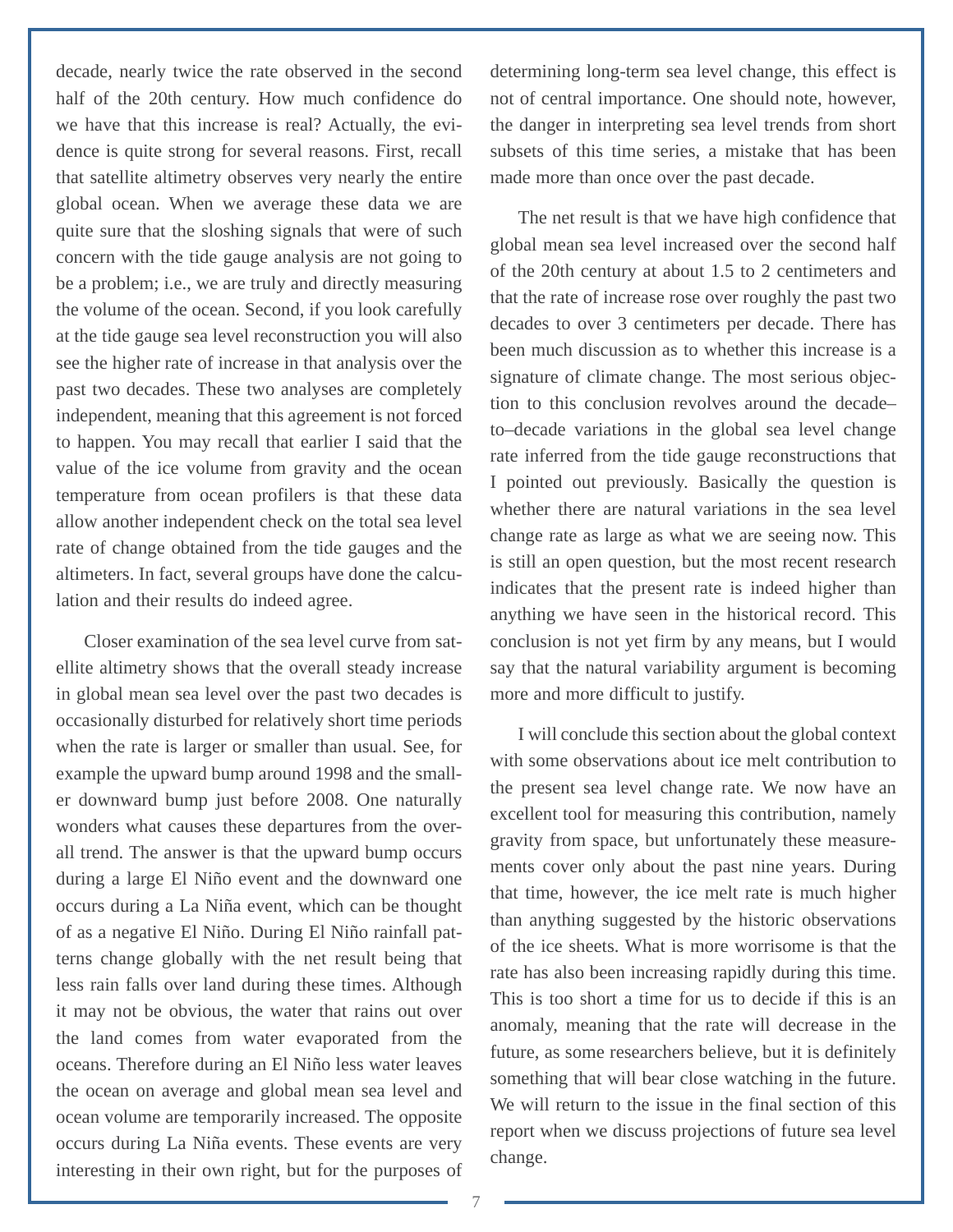#### <span id="page-10-0"></span>**Southeastern US Region**

Let's turn now to the primary focus of this report, the observations in the southeastern United States. The regional tide gauge network is our preferred source of information for regional changes in relative sea level change, which again is the total rate of change obtained by combining ocean changes and land motions. We are fortunate in this region to have an excellent set of gauges, with many spanning most of the 20th century. I have selected a set of 12 gauges located from Texas to North Carolina primarily on the basis of the length and quality of record. Some shorter records are included in order to fill spatial gaps. Some of these gauges are outside the immediate area of interest but are included to provide the larger context.

Figure 4 shows the time series. As discussed in the introduction, I have chosen to use monthly averages of the sea level data in order to suppress the tidal and storm-driven variations. I have also chosen to suppress the winter–summer differences in sea level in order to focus our attention on the long-term trends and the year–to–year changes. The plot is designed so that if you follow down the first set of plots and then up the second set, you are moving from Texas to Florida and then up to North Carolina. For each tide gauge I have estimated and plotted the long-term trend using standard statistical methods and have listed the sea level change rates in centimeters/decade on each panel.

Consider the relative sea level change rates first. These rates vary from just over 1 to about 3 centimeters per decade, with higher rates in Texas and Louisiana. The rates tend to be on the lower side of



**Figure 4. These are actual observations of sea level from our tide gauges. These data stretch from Galveston, Texas, to Wilmington, North Carolina. The blue lines are the month–by–month observations and the red lines are the best-fit linear trends over the past 60 years.**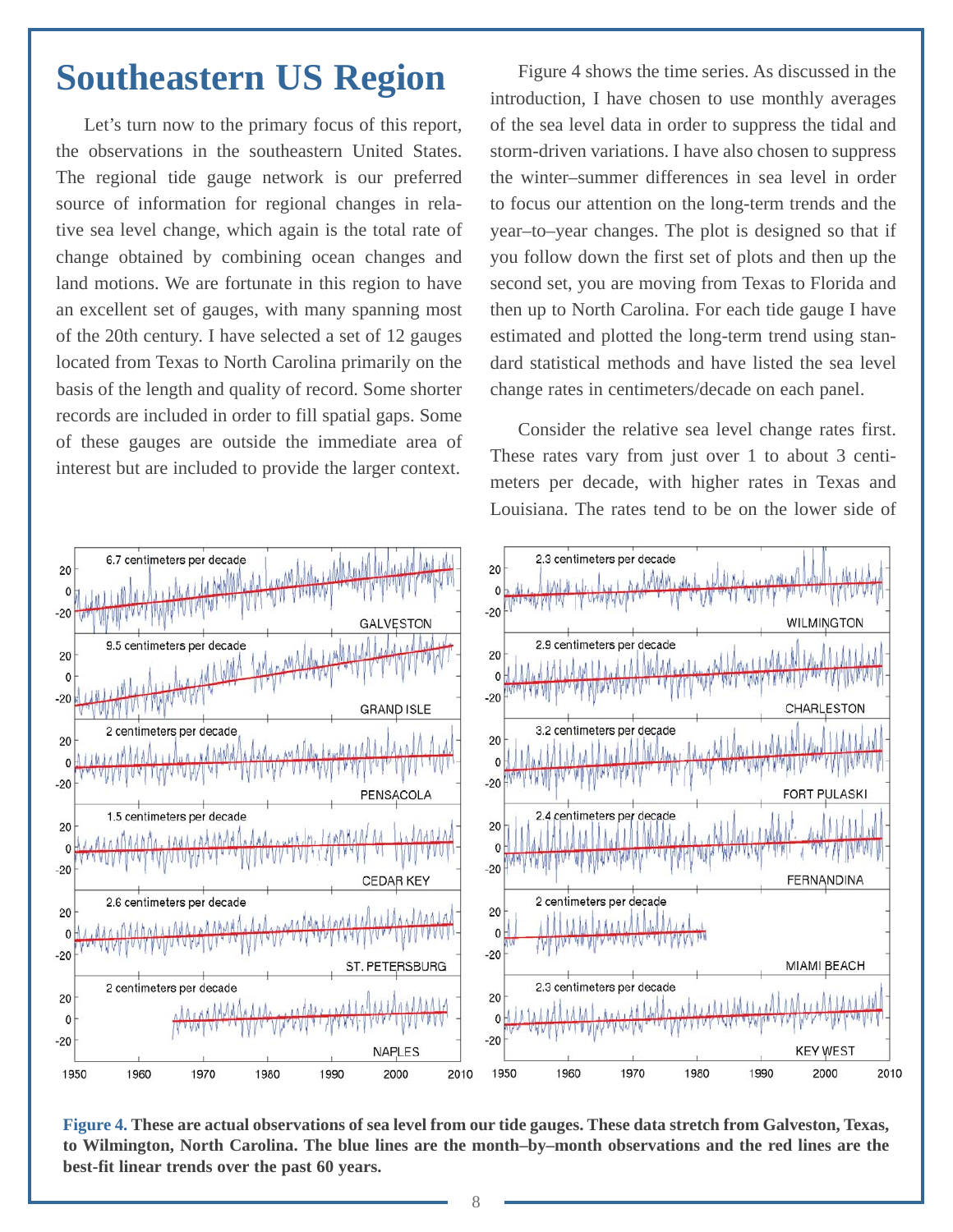the range on the west coast of Florida as compared to the east coast of the United States. Although there is some scatter, which we will address shortly, overall the rates are slightly higher, but generally consistent with, the global mean sea level change rate of 1.5 to 2 centimeters per decade observed over the same time period. But is there a simple explanation for the scatter in the rates?

Land motion rates need to be considered as well. At Galveston, Texas, the rate is substantially higher than at most of the other tide gauges. This is a documented response to the extraction of fluids from the ground, as we discussed in the introduction. At Grand Isle, Louisiana, the rate is even higher. This is most likely due to sediment compaction in the Mississippi River Delta, although I do not know this for a fact. The rates are also somewhat higher along the east coast from Fort Pulaski, Georgia, northward. If you look back to the discussion of postglacial rebound, you can recognize this as most likely due to the land falling slightly along the east coast as the land in the northern portion of North America (the areas covered by ice during the last ice age) rebounds and rises. At the remainder of the stations in this region the rates range from 1.5 to 2.6 centimeters per decade with 6 of the 7 stations lying between 2 and 2.6 centimeters per decade. The average of these 7 stations is 2.2 centimeters per decade, which is roughly 20% higher than the globally averaged mean sea level rate of the second half of the 20th century.

Overall, however, aside from the local effects in Texas and Louisiana, the southeastern US region appears to be rather stable as far as land motion is concerned, although it would seem necessary to allow for an additional 20% of sea level change above the global mean value. This basic consistency with the globally averaged rate of sea level change is important because it means that the rate of sea level change that we observe can be understood as the global sea level change rate of the oceans with some relatively small adjustments for land motion. We are fortunate in this respect. If we have global sea level change projections that we trust, then to a reasonable approximation these should apply to our region as well.

Of course, these slow increases in sea level are only part of the story. In fact, many researchers argue that the main impact of a mean sea level increase will be to exacerbate episodic events that occur along our coastlines more frequently. For example, suppose that you have a 1-meter surge due to a weak hurricane or a winter storm. Consider how much more damaging such a storm might be if it were superimposed on a background sea level height that was already a meter above what we have now, effectively resulting in a 2-meter surge. Consider as well how much more damage might occur if the winter storms that produce a meter or so of ephemeral sea level rise were to occur significantly more often than they do now.

Let us look at the possible decade–to–decade changes first, which are detailed in Figure 5. To produce this figure I have done the following. First, I removed the trend from the time series at each tide gauge. If you look back to Figure 4, what we are looking at is simply how far the blue line is above or below the red straight line at each point in time. These are called the anomalies from the trend. Second, I plotted all of the anomaly series on top of one another. This very simple method is sometimes called "stacking" the series; I think that you can see that we are just searching for sea level events that are different from the overall trend but consistent from one tide gauge to another throughout the region.

What we see in Figure 5 is a rather remarkable degree of covariation between the tide gauge time series in this region. This particular decade–to–decade variation has actually been recognized by oceanographers for many years. The prevailing theory is that it is due to changes in the wind blowing over the open Atlantic very far from the coast. If the winds over the Atlantic are modified by climate change, it is possible that these decade–to–decade changes in the sea level might be either enhanced or suppressed. I contend,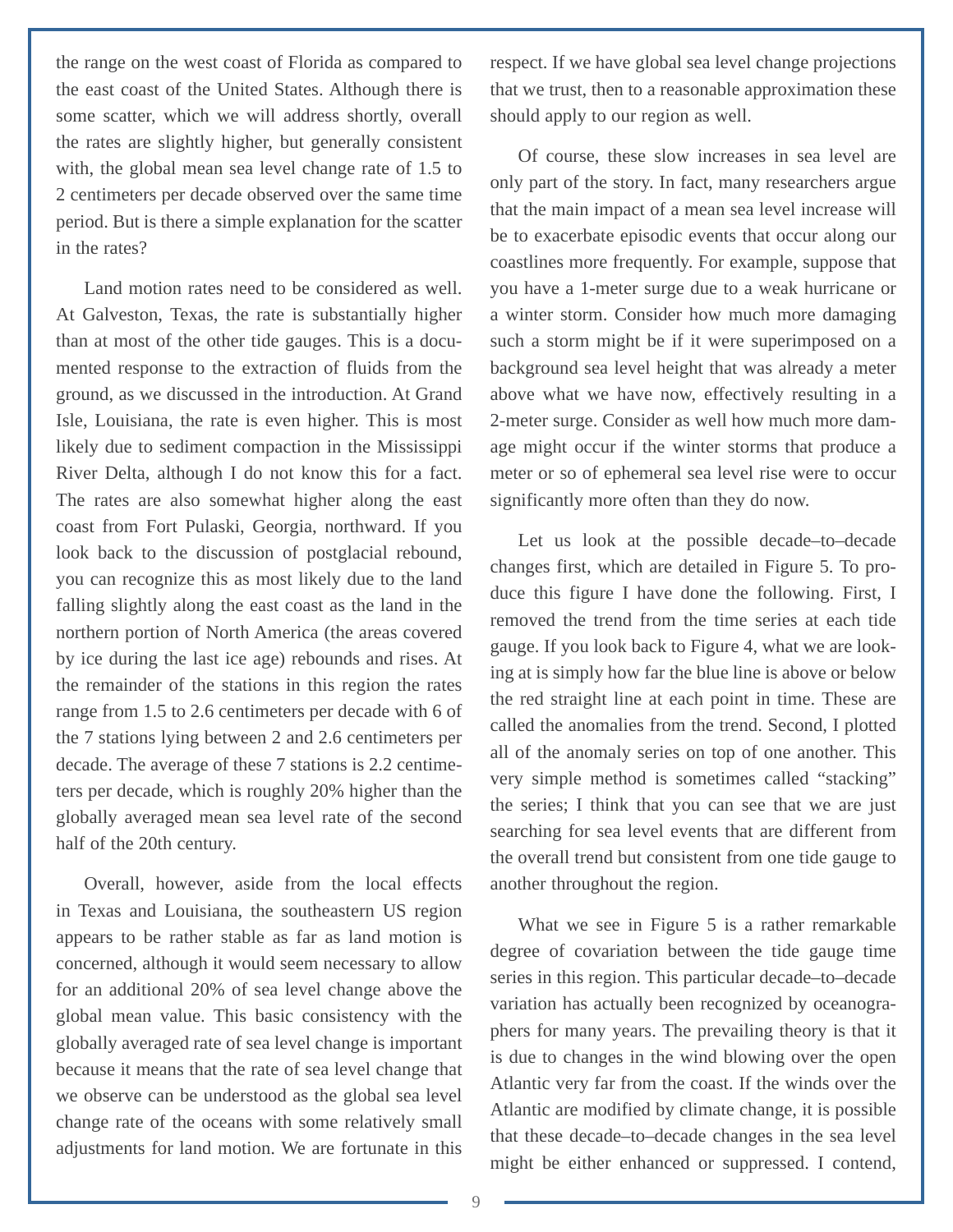

**Figure 5. If we take the tide gauge data from the previous figure and simply plot the differences from the trend, we get these time series. What's remarkable is how similar these sea level changes are over such a large region. This is due to changes in the ocean currents. The currents change if the winds that drive them change, meaning if the wind direction or speed at any location changes.**

however, that this does not really matter all that much if you are worried about sea level inundation. If you look carefully at the scale on the *y*-axis of the figure, you will see that these signals are typically only about 5 centimeters above or below the background sea level change curve. Even if we change this by a factor of two or even three, it is probably not large enough to worry about.

Storms are another story. Anyone living in the southeastern US region undoubtedly watches the news carefully during hurricane season. We have all heard about the dangers of storm surge, and I will not belabor that point here, except to repeat that a storm surge on top of a higher sea level due to climate change is more damaging than the storm surge alone. I will instead talk a bit about the dangers of winter storms, which I think have received too little attention.

Winter storms can easily raise the sea level by 50 centimeters or more. While this may not seem to be all that much, it is comparable to the background sea level change that we might expect from climate change over the next 100 years, and the two together have the potential to be very damaging. In addition, as I said earlier, these storms impact people far inland and there is the possibility that the frequency and intensity of these storms might also change if our climate warms. In addition to the direct damage, more severe winter storms in the southeastern US region could have substantial economic impact due to the increased demands on our utility industries for heating during these events, for example.

On average the southeastern United States is affected by about 10 winter storms per year. These storms can be detected in the same tide gauge records that I showed above, although in this case we use the hourly sea level heights after removing the tides with a more sophisticated method than simply averaging over a day or more. All of the details are not important here, only that we can count the number of winter storms that occur from year to year. Earlier work has shown that the number of storms varies according to whether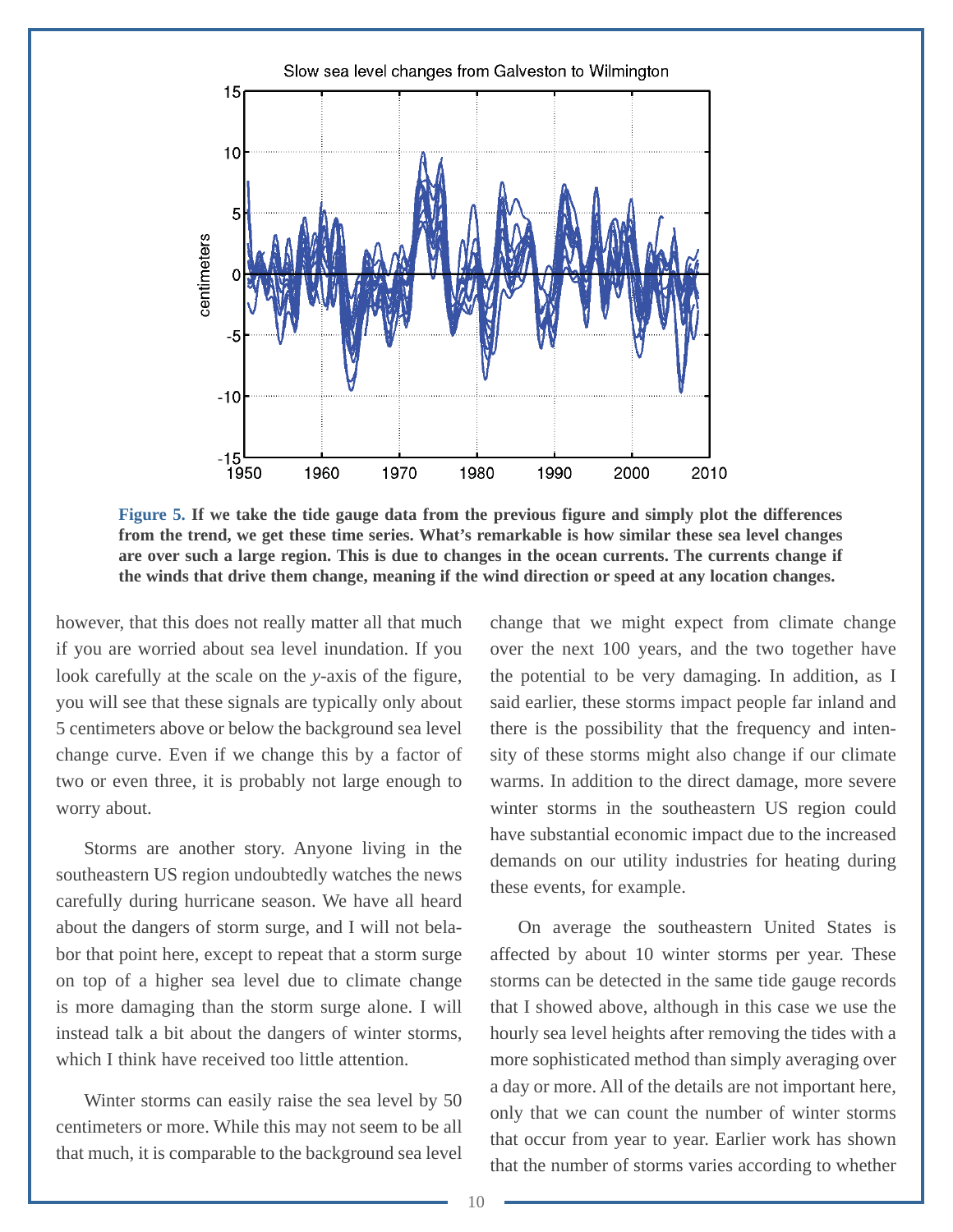or not we are in an El Niño year. But recent research suggests that there is more to the story.

If we average the number of severe winter storms over decades using the sea level data over the past 80 years or so, then the El Niño effect is not important. But we still observe substantial changes in what we call storminess, and these changes are persistent over many decades. Figure 6 shows the average number of storms per decade over the southeastern US region. After a rather quiescent period in the first half of the century we see a large increase (about 25%) beginning in about 1950. At the end of the record the storm count appears to be returning to the pre-1950 level, but there may be more to tell.

The rest of this story is somewhat speculative, but it is possible that this change in storminess is related to larger scale climate patterns. Specifically, the increase in the number of storms per year is due to changes in the position of the jet stream, which changes the path that storms take over the United States. This change in position is in turn possibly related to the strength of something called the Arctic Oscillation.

It is not important here to understand what the Arctic Oscillation is, only that some climate models predict that a warmer Earth will produce a climate state in which the pattern that we have observed, one where we have more winter storms in the southeastern United States, might become more common.

The main point of this side trip into winter storms is that the effects of climate change may not be direct, but rather subtle and unanticipated. Slow sea level changes could easily be felt more strongly through the intermittent, but just as large, increases that come with our winter storms.

Returning to the main point of this part of the discussion, the analysis at the beginning of this section suggests that projecting sea level change in the southeastern United States comes down to taking the global sea level change projections and making corrections for land motions. Therefore, we will conclude this report with a discussion of projections of global mean sea level change.



Events per decade in the GOM and SE regions

**Figure 6. For this figure we have used the tide gauges to count winter storms over the southeastern portion of the United States. On average there are about 10 storms per year, or about 100 per decade, but we see in the figure that this number has changed markedly over the 20th century.**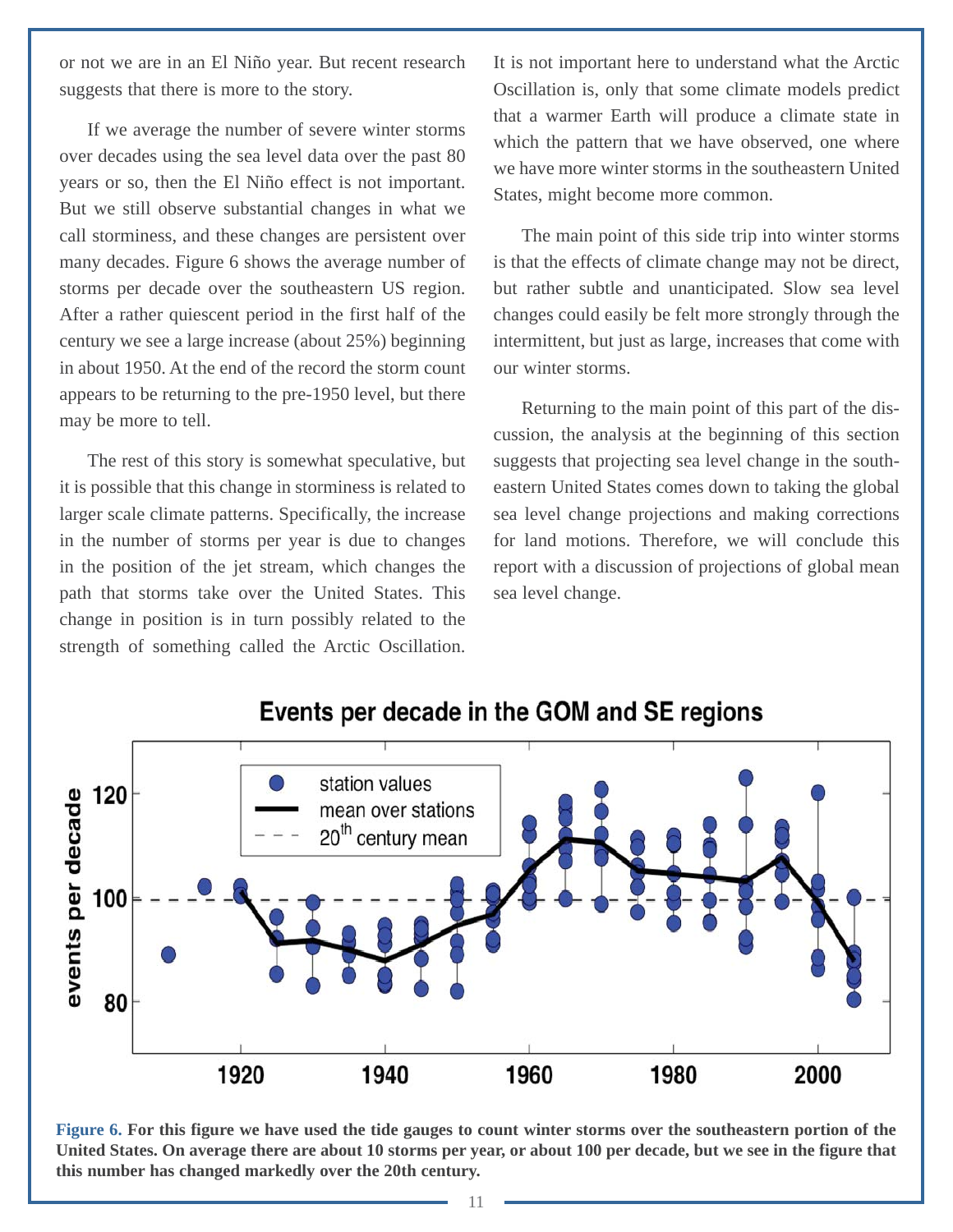## <span id="page-14-0"></span>**Projecting Future Changes**

The observed relative change in the southeastern United States is at present consistent with the observed global mean sea level change in the oceans plus an additional 20% or so that is most likely a regional land motion signal. This additional sea level change that we see in the southeast might, however, also reflect regional changes in the ocean's temperature changes, or changes in the oceanic circulation, or a non-uniform distribution of the water that is removed from the ice sheets on land. I do not think that we can currently determine the reason for this relatively small discrepancy from the globally averaged sea level change, but I doubt that it matters much at this point. In order to predict what might happen in our region in the future, I would say that the most important action we can take is improving our estimates of what the global sea level change might be. This is, of course, subject to change as we learn more in the coming years.

The standard reference for climate change projections, including sea level change forecasts, is the Intergovernmental Panel on Climate Change (IPCC) report that comes out every few years. These reports certainly have detractors, but I do not know of a more thorough review of climate science. Hundreds of scientists offer large amounts of their time to review and balance all of the published science in order to come up with a forecast. This process is sometimes criticized as being simply a "vote," implying a political process, but this is not true. All opinions are not given equal weight, which might be part of the reason for its unpopularity in some quarters. Rather, the scientists working on these assessments are required to use only results that have appeared in the peer-reviewed scientific literature. This creates an unfortunate lag time that I will mention shortly, but it also means that the work that is used to form the final projections has been thoroughly reviewed by many scientists at many stages in the process.

The last IPCC report was in 2007. The next one is underway now and will be available in another year or two. I will review the 2007 projections, but will also attempt to update using results that have come out since that time. As I said, the requirement that the IPCC report be based on papers that have already been through the peer-review process, which can take months to a year or more, means that the most recent papers will inevitably not be taken into account in the IPCC assessment. At the same time, I will also suggest that we not make any firm decisions about sea level change until the next assessment is available. In fact, I believe that any projections, whether mine or those of the IPCC, should always be considered a moving target. Everyone wants certainty, but in the climate change arena this is not possible. We make our best estimates but remain prepared to adjust as more data and better models become available.

On the topic of the IPCC projections, we also need to note that the projections depend on predictions of what human society will do over the next 100 years. How much will population increase? Will the per capita use of fossil fuels increase or decrease? How much energy will come from alternative sources? All of these issues must be addressed in order to decide how to force our atmosphere and ocean models. The approach taken is to run the models over a range of possible future scenarios and to then present the results as a range of possible outcomes.

So what did the last IPCC assessment conclude? Over a range of possible future scenarios, the predicted sea level rise is 20 to 60 centimeters by the year 2100. There is a problem, though. Do you remember the gravity measurements that I talked about in the first section of this report? The data that allow us to weigh the ice sheets? At the time of the last IPCC assessments the results based on these measurements were just becoming available and were suggesting that the ice sheets were responding much more quickly than we previously considered likely. The authors of the report knew about this, and clearly stated that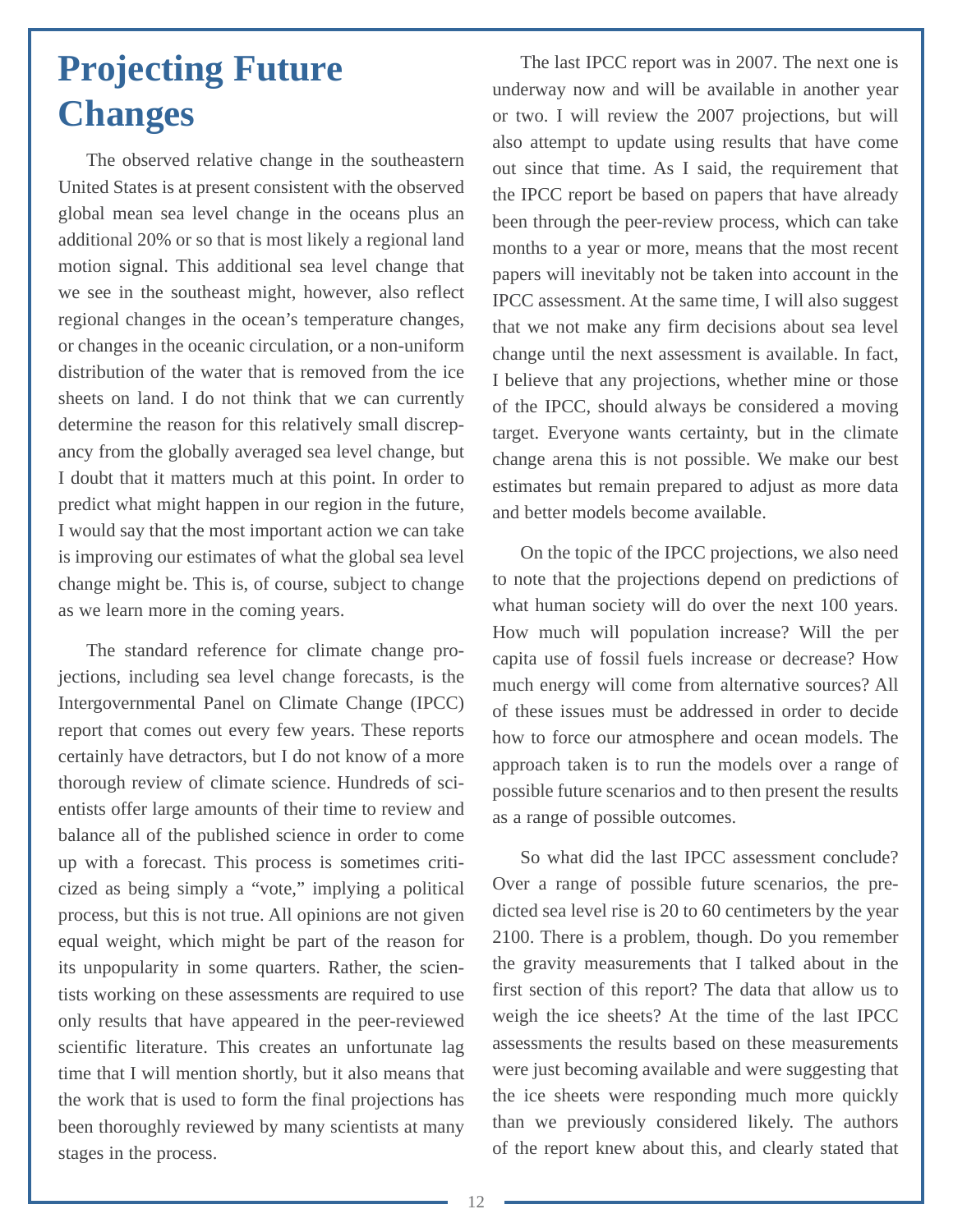their projections were probably too low because the changes in the ice melt rates might be underestimated. In fact, they provided a first estimate of these so called "dynamic" effects, but given the rules could not include them in the projections. If we include these effects, and also take into account that more recent research suggests that these were underestimated, then the most likely prediction for sea level change becomes something like 40 to 80 centimeters by 2100.

At the time of the last assessment it was also still thought that Antarctica was actually gaining ice and hence removing water from the ocean, but again, the observations coming out at that time showed clearly that we were actually losing ice from Antarctica and adding this water to the ocean. At that time we were seeing that the melt rates were higher than the models were reproducing. As if this were not enough of a concern, the data since indicate that the melt rates are continuing to increase. At this point it seems most sensible to take the upper end of the 2007 IPCC projection, 80 centimeters by 2100, to actually be the most likely estimate. Many people argue that this is still an underestimate if we assume that the ice melt rates will continue to increase. On the other hand, other experts argue that such high melt rates are not sustainable. On balance I have decided that 80 centimeters by 2100 is our current best estimate for the globally averaged sea level change. As noted above, however, I also know that this estimate will likely have to be adjusted as more and better data come into play.

So what does this mean for the southeastern United States? The sea level change in this region over the 20th century is about 20% higher than the globally averaged change over the same time period. If we take the global change to be 80 centimeters and assume that this ratio will remain constant, then we obtain an estimate of about 1 meter of sea level increase by the year 2100. If land motion is the reason for this excess sea level change in the southeastern United States, then this estimate will be too high. If, on the other hand, this excess is due to more rapid warming or reflects a

non-uniform response to the ice melt, then it might be too low. At present I think that the excess is primarily due to land motion, meaning that 80 to 85 centimeters is the best guess. One should note, however, that the chances of significantly higher increases are greater than the chances of much lower increases. My best guess at this point is 80 centimeters by 2100, but planning for 1 meter of sea level increase between now and then might be the sensible hedge bet.

Is there an alternative to the model-based IPCC assessments? Models of the atmosphere and ocean are wonderful tools, but these models also seem to have a tendency to underestimate the observed sea level change, so it would be helpful to have a more databased method. The models tend to do a better job at estimating global air temperature change, and recently such a method has been developed that attempts to exploit this strength. The idea is that we can use the model estimates of future air temperature change to infer sea level change via a statistical relationship. In this method, data are used to show that in the past for each atmospheric temperature increase of 1 degree Celsius, the sea level change rate has increased by 3 to 4 centimeters per decade. This relationship is then used to convert the model predictions of air temperature change to an equivalent change in global mean sea level. Over the range of scenarios used in the last IPCC assessment, this relationship predicts a change in sea level of 50 to 140 centimeters by 2100. Although the range is large it is reassuring to note that our estimate of 80 centimeters for the global sea level change is quite reasonable, albeit possibly on the low side. The mid-range of this projection, 95 centimeters, is not significantly different from our 1 meter by 2100 hedge bet.

I have said several times that we should consider the future sea level change prediction as a moving target. We will need to adjust after the next IPCC assessment is completed, and adjust again as more data and better models become available. How long might it take before we can be comfortable that our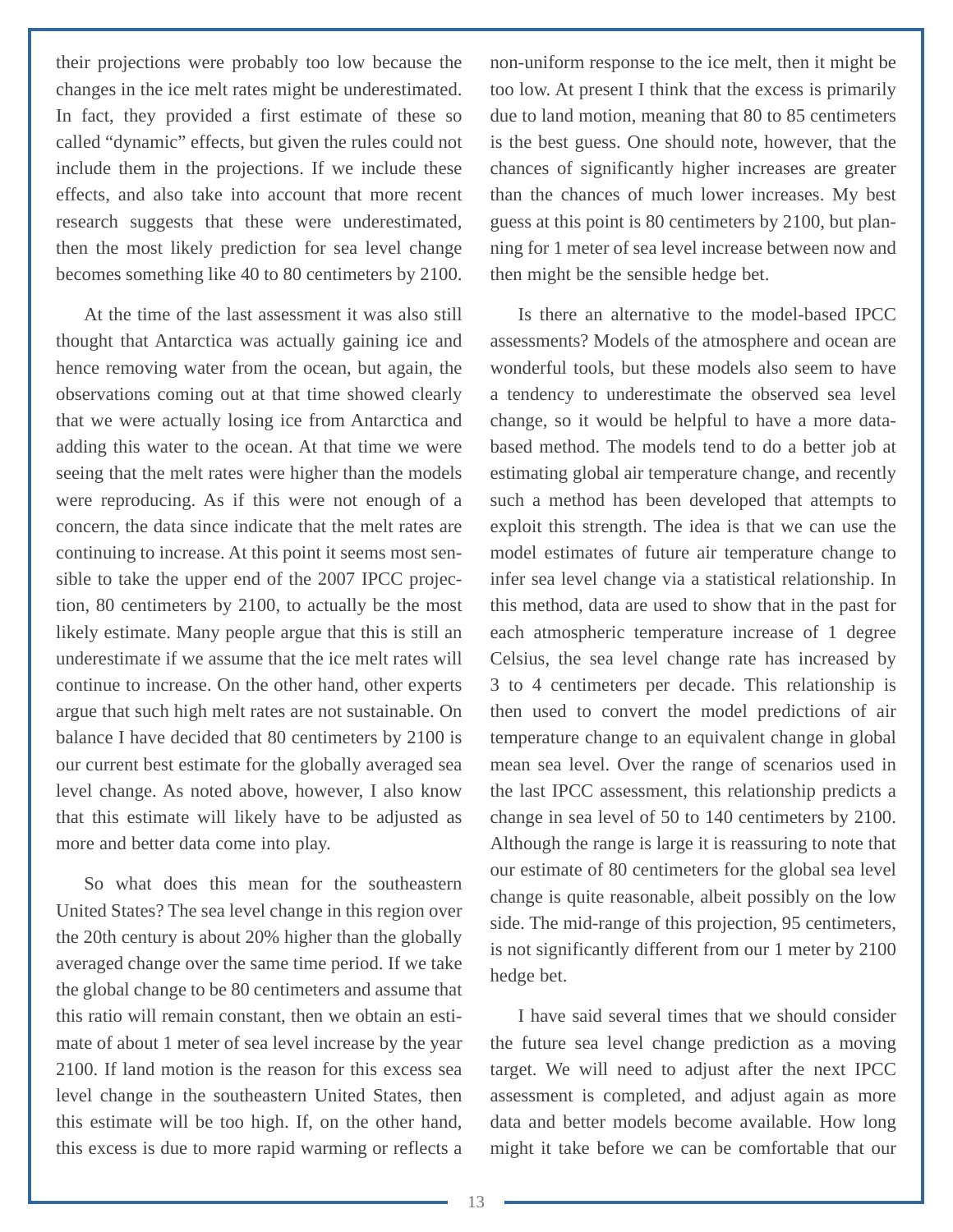predictions can be trusted? I do not know the answer to that question, but I would like to make a suggestion. Note carefully that what you will read next has not been published, meaning that it has not been vetted with other sea level researchers, so please take it with a grain of salt.

As you read earlier, satellite altimetry directly measures the total sea level, or ocean volume, change, meaning that it captures the effects of ocean warming or cooling and ice melt or accretion. These data, unfortunately, span only the past two decades, but we expect that this time series will be extended into the foreseeable future. So how can we exploit this?

Let us assume that climate change will result in a sea level change rate that increases with time in a linear fashion. By linear I mean, for example, that the rate of change might go from 3 centimeters over this decade, to 4 centimeters over the next decade, to 5 centimeters over the decade after that, etc. That would be an increase in the rate of sea level change of 1 centimeter per decade per decade. These contributions can be added up over time to obtain a predicted sea level curve. That prediction can in turn be compared to the data that we have and the future data that we will soon have. The example that I gave above, 1 centimeter per decade per decade, is of course only one possibility. We could also assume an increase in the rate of 2 centimeters per decade over each subsequent decade, or 3 centimeters or whatever. The result is that we can draw a family of curves and see where the actual data fall.

Figures 7 and 8 show this family of curves for differing assumptions about the speed at which the sea level rise rate might increase. The more the rate increases the higher the sea level will be by 2100. I also show the actual satellite altimetry measurement of the global mean sea level versus time. The only difference between the two figures is that one projects out to 2100 and the other is a blow-up showing the same curves out to 2020, or about ten years from now. So what do we see?

At present the data lie between the curves that predict a total sea level change by 2100 of between 80 and 140 centimeters, with the latest data closest to the 80 centimeter prediction. Note that this is the same prediction that we used earlier for the global mean sea level change based on the IPCC assessment after adjusting for the more recent ice melt research. The data curve (in blue) appears to be trending to lower values, and it will be very interesting to see whether this trend continues over the next decade. More importantly though, looking at Figure 8, I think it is fair to say that by 2020 the prediction curves will have separated enough that the global mean sea level data from altimetry will be able to tell us fairly well which curve we are following.

I know that 10 years is a long time, but it might be that long before we can provide sea level change predictions that are trustworthy, at least if we are talking about one meter versus half a meter or two meters of sea level change over the coming century.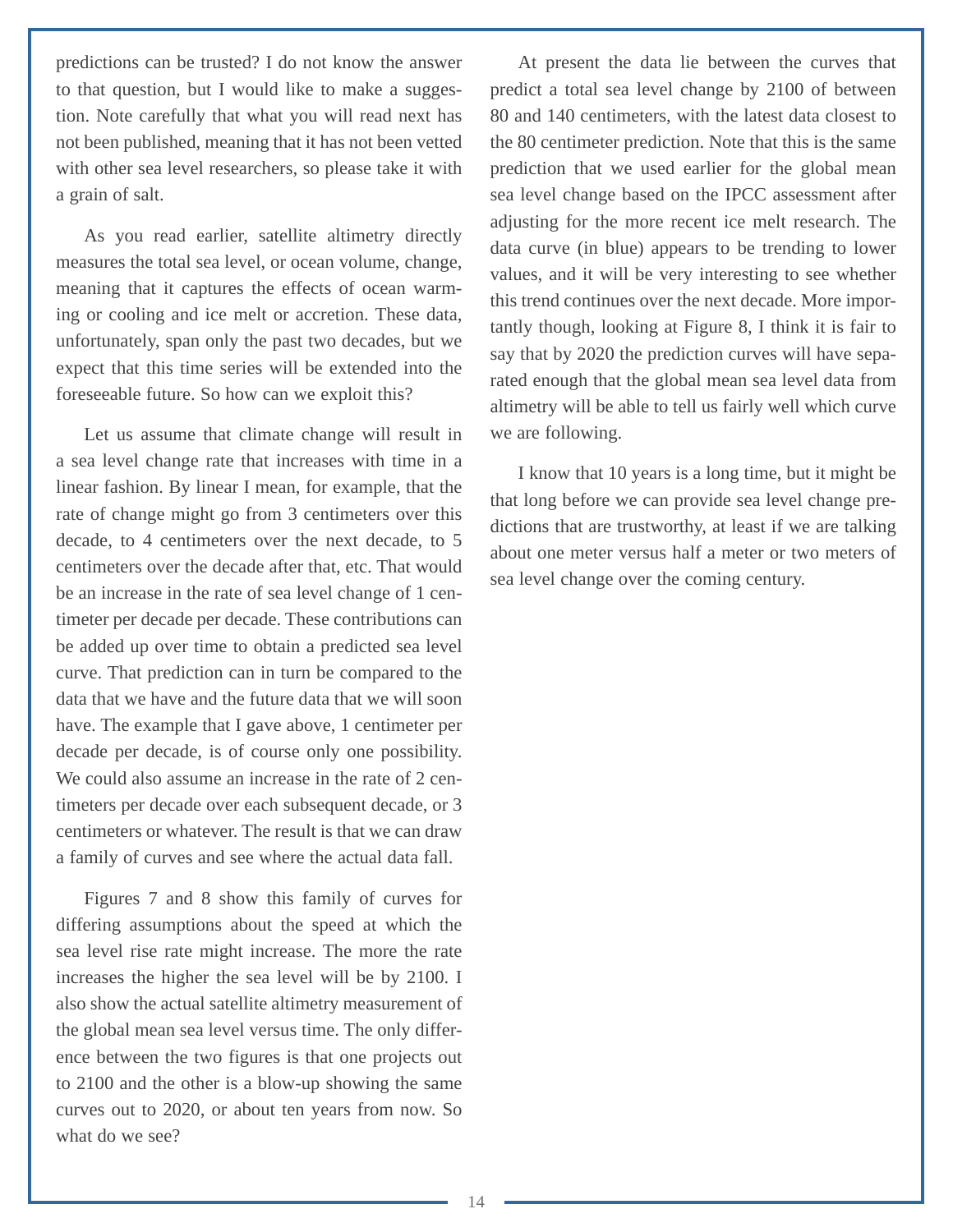

**Figure 7. The red lines are possible future sea level change scenarios. The possibilities depicted range from a constant sea level change rate of 2 centimeters per decade (the lowest red line) to a sea level change rate that increases by 3 centimeters per decade each decade (the highest red curve). The model we're using is very simple and is only intended to give an idea of the scale of changes that are possible. The blue line is from the satellite measurements. Ultimately, the data must determine which red line is most likely.**



**Figure 8. This is simply a blow-up of the previous figure. We are not arguing for any particular red curve yet. Our model is much too simple for that. Instead, the point is that if we continue our observations for another decade, then by 2020 the red lines separate by an amount that is larger than our observation errors. This means that we will have a fighting chance of deciding from actual observations which future estimate of sea level change is most likely.**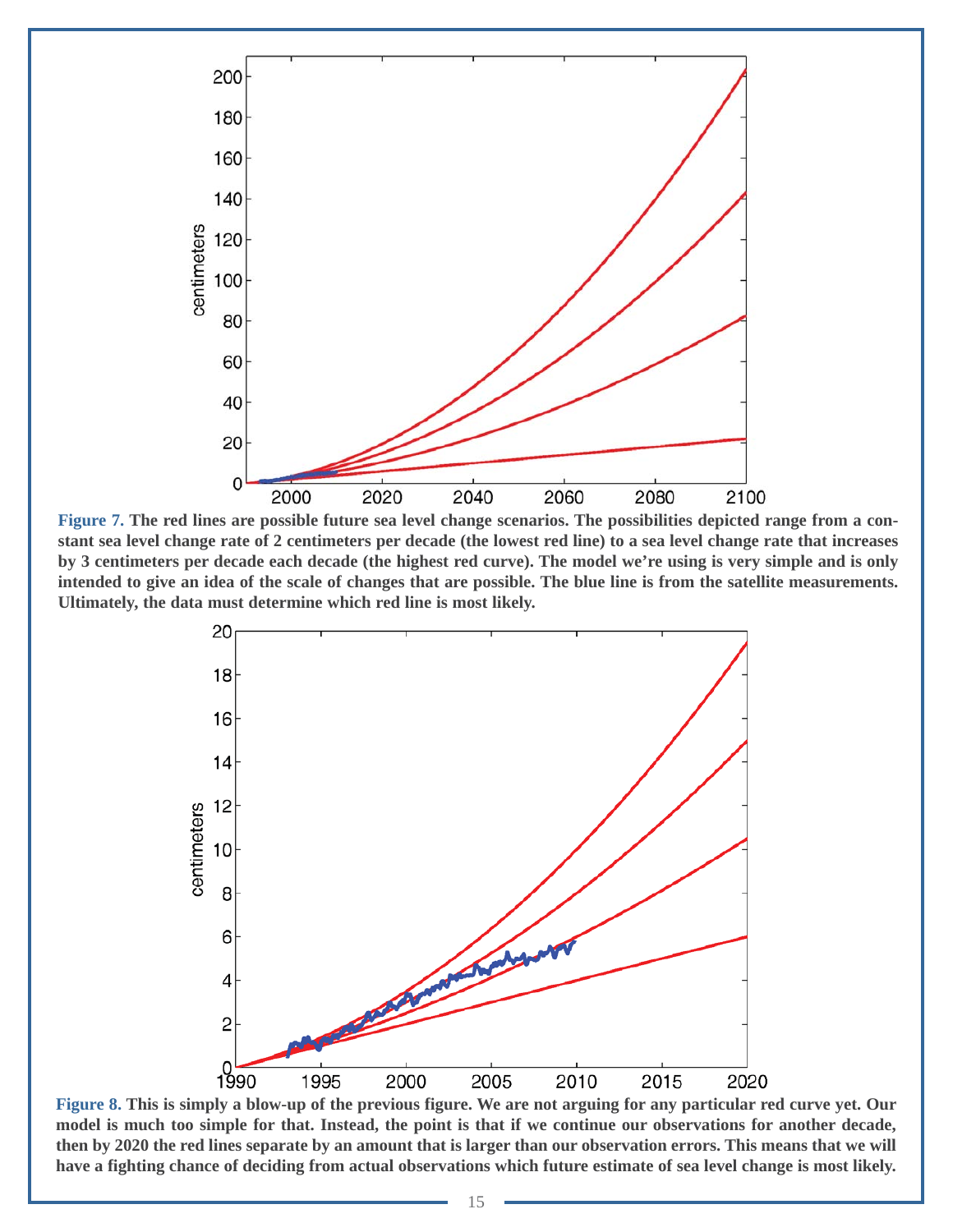#### <span id="page-18-0"></span>**Take-Home Messages**

• Although the emphasis here is regional, global sea level change is much easier to interpret and predict. This is because the global ocean volume can change only if water is added or subtracted by melting or freezing ice on land, or if the density of the ocean changes, mainly because of changes in the average temperature of the ocean.

• Regional sea level changes can occur if the heating changes are spatially non-uniform, or if the added water does not distribute evenly. In addition, local relative sea level changes are strongly influenced by land motion. If the land is rising, sea level will appear to be dropping, and vice versa. This is why we call it relative sea level. At the local scale, these are often the largest apparent changes that we see.

• The 20th-century relative sea level changes observed at the tide gauges in the southeastern US region can largely be accounted for by adding the observed global changes to the local land motions. There is no strong evidence yet for enhanced rates in our region due to anomalous ocean temperature changes or non-uniform water additions.

• In this report I adjust the previous global projections to take into account more recent research concerning how the ice sheets in Greenland and Antarctica are changing. The net result is that the present best guess for our region is 80 centimeters of sea level increase by 2100. This estimate, however, is more likely to be too low than too high.

• We can likely reduce this uncertainty in the next 10 years, but this depends on the superb observational system that we currently have in place. These observations simply must be continued.

• Episodic changes due to changes in storm tracks, frequencies, and intensities should not be ignored. These changes will most likely have the largest impacts. Humans will feel climate change incrementally, meaning via changes in what we usually term weather.

## **About The Author**

Gary T. Mitchum is a Professor of Physical Oceanography at the University of South Florida College of Marine Science, where he has been since 1996. After receiving his PhD from the Florida State University Department of



Oceanography in 1985, he spent 11 years at the University of Hawaii Department of Oceanography, first as a postdoctoral researcher and then as a member of the research faculty and as the Director of the University of Hawaii Sea Level Center. His research interests emphasize short-term climate changes, ranging from interannual variations such as El Niño– Southern Oscillation, to decadal processes, to the long-term sea level rise problem. He has also done work on continental shelf dynamics, mesoscale eddy interactions with mean flows, internal tide generation and propagation, and physical controls on fisheries variables. Although he has used many types of data in his research, he is especially interested in analyses of tide gauge and satellite altimetric data, and notably proposed and developed the presently accepted method of calibrating altimeters via comparisons with the global tide gauge network.

## **Acknowledgements**

The author thanks the following individuals for reviewing this document: Mark Merrifield (University of Hawaii); Josh Willis (NASA Jet Propulsion Laboratory); Gregory Mountain (Rutgers University); Eric Chassignet, James O'Brien, and Vasubandhu Misra (Florida State University); James Jones (University of Florida); Don Chambers (University of South Florida); and Julie Mitchum (the author's wife and an electrical engineer by training).